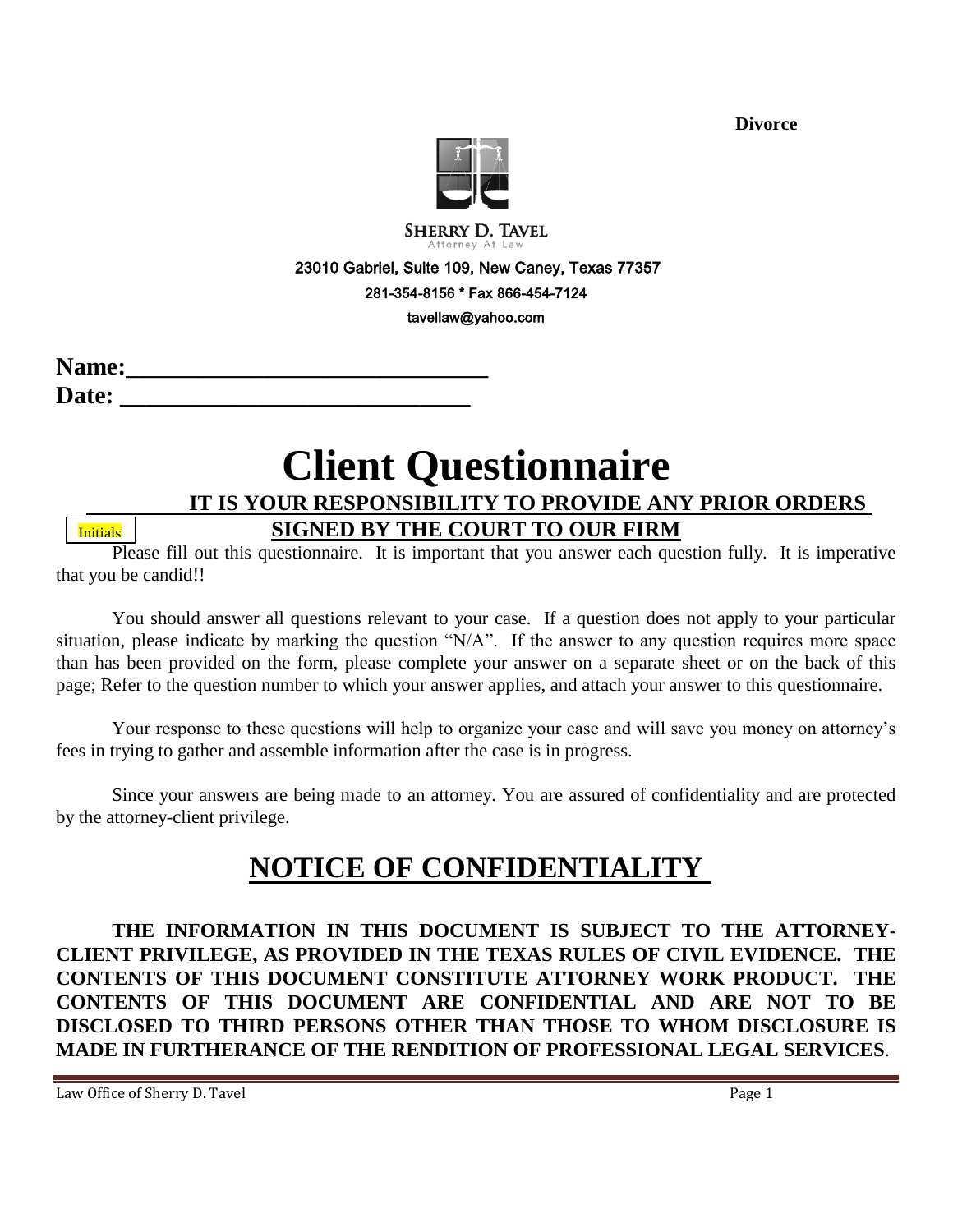$\setminus$ **Personal**

#### **About you:**

**1. Please give your** *full* **name, date and place of birth and Social Security No.**

|        | Driver's License No.                                                                                                                                |  |
|--------|-----------------------------------------------------------------------------------------------------------------------------------------------------|--|
|        |                                                                                                                                                     |  |
|        | Where are you living now, and what is your phone number?                                                                                            |  |
|        |                                                                                                                                                     |  |
|        |                                                                                                                                                     |  |
|        |                                                                                                                                                     |  |
|        |                                                                                                                                                     |  |
|        |                                                                                                                                                     |  |
| Email: |                                                                                                                                                     |  |
|        | At what address do your wish to receive mail from this office?<br>,我们也不能在这里的时候,我们也不能在这里的时候,我们也不能会在这里的时候,我们也不能会在这里的时候,我们也不能会在这里的时候,我们也不能会在这里的时候,我们也不 |  |

Law Office of Sherry D. Tavel Page 2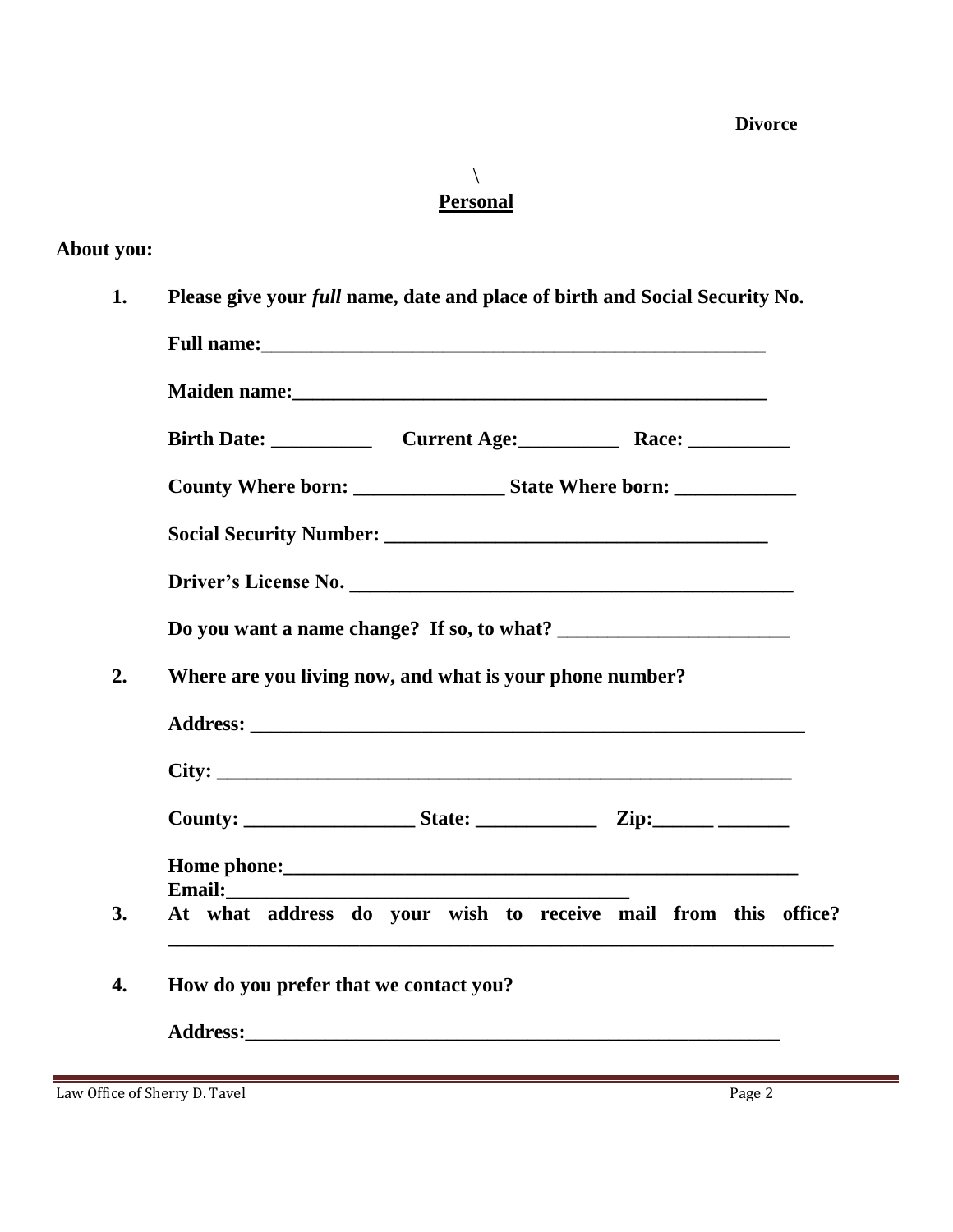|    | <b>Divorce</b>                                                                                                                                                   |
|----|------------------------------------------------------------------------------------------------------------------------------------------------------------------|
|    |                                                                                                                                                                  |
| 5. | Who referred you to this office?<br><u> </u>                                                                                                                     |
| 6. | Have you consulted any other attorneys on this matter before coming to this<br>office?________ I so, please state who and when?_________________________________ |
| 7. | Please complete the following information concerning your employment.                                                                                            |
|    |                                                                                                                                                                  |
|    | Job Title: _____________________Gross Salary: __________________________________                                                                                 |
|    |                                                                                                                                                                  |
|    |                                                                                                                                                                  |
|    |                                                                                                                                                                  |
|    |                                                                                                                                                                  |
|    | About Your (ex)spouse:                                                                                                                                           |
| 8. | Please give your (ex)spouse's full name, date and place of birth and Social Security no.                                                                         |
|    | Full name (Including maiden name): ______                                                                                                                        |
|    |                                                                                                                                                                  |
|    |                                                                                                                                                                  |
|    | Social Security No. __________________ Driver's License No. ____________________                                                                                 |
| 9. | Where is your (ex)spouse living now, and what is her/her phone number?                                                                                           |
|    |                                                                                                                                                                  |

Law Office of Sherry D. Tavel Page 3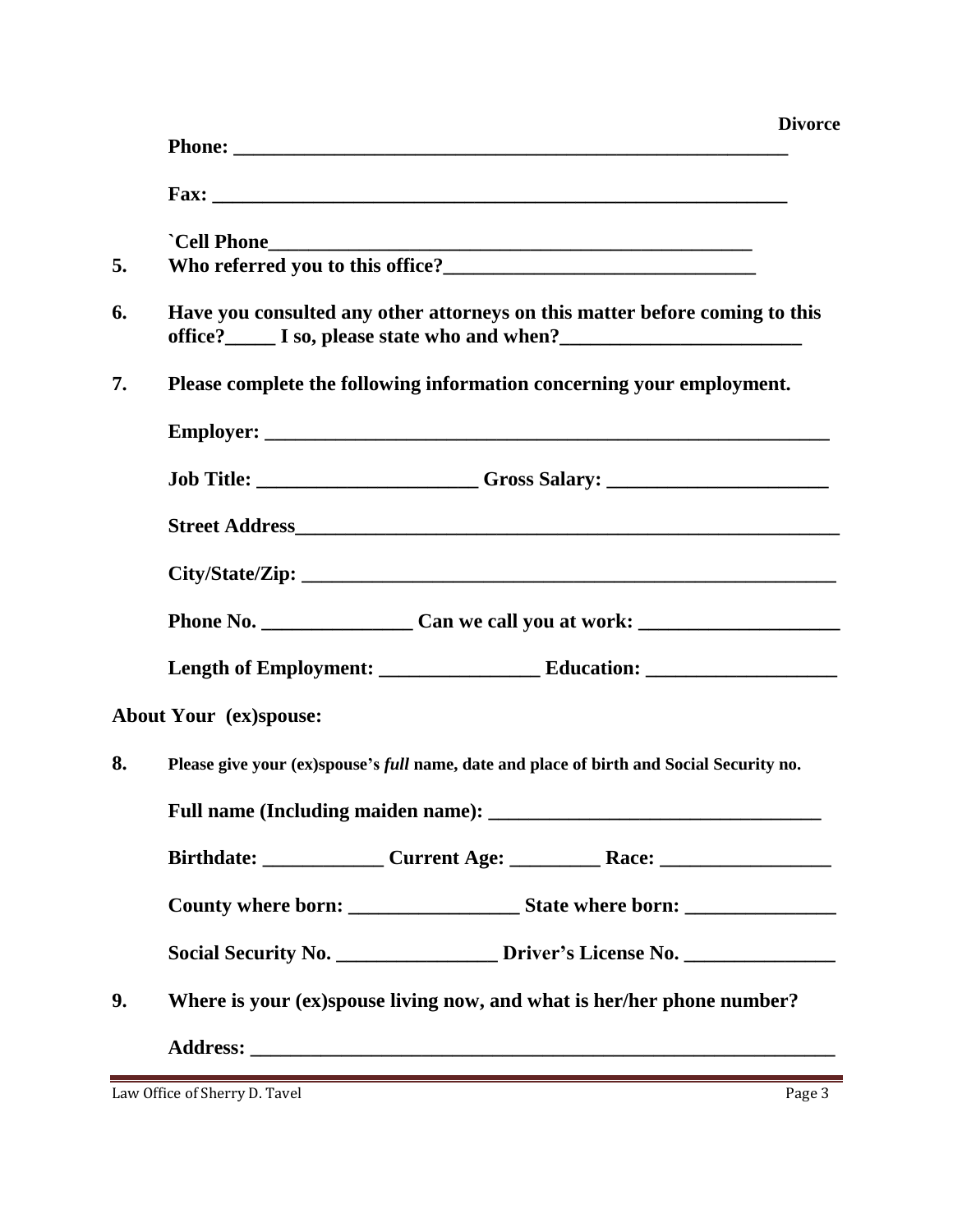|            |                                                                                                                    |  | Do you want your (ex)spouse served? _________ If so, where? ____________________                                                                                                                                              |  |
|------------|--------------------------------------------------------------------------------------------------------------------|--|-------------------------------------------------------------------------------------------------------------------------------------------------------------------------------------------------------------------------------|--|
| 10.        | employment.                                                                                                        |  | Please complete the following information concerning your (ex)spouse's                                                                                                                                                        |  |
|            |                                                                                                                    |  |                                                                                                                                                                                                                               |  |
|            |                                                                                                                    |  |                                                                                                                                                                                                                               |  |
|            |                                                                                                                    |  |                                                                                                                                                                                                                               |  |
|            |                                                                                                                    |  |                                                                                                                                                                                                                               |  |
|            |                                                                                                                    |  |                                                                                                                                                                                                                               |  |
|            | About your children:                                                                                               |  |                                                                                                                                                                                                                               |  |
| <b>11.</b> | Please give the full name, date and place of birth, sex and social security no.<br>of each child of this marriage: |  |                                                                                                                                                                                                                               |  |
|            |                                                                                                                    |  | Name: Name: Name: Name: Name: Name: Name: Name: Name: Name: Name: Name: Name: Name: Name: Name: Name: Name: Name: Name: Name: Name: Name: Name: Name: Name: Name: Name: Name: Name: Name: Name: Name: Name: Name: Name: Name: |  |
|            |                                                                                                                    |  |                                                                                                                                                                                                                               |  |
|            |                                                                                                                    |  |                                                                                                                                                                                                                               |  |
|            |                                                                                                                    |  |                                                                                                                                                                                                                               |  |
|            |                                                                                                                    |  |                                                                                                                                                                                                                               |  |
|            |                                                                                                                    |  |                                                                                                                                                                                                                               |  |
|            |                                                                                                                    |  |                                                                                                                                                                                                                               |  |
|            | Law Office of Sherry D. Tavel                                                                                      |  | ,我们也不会有什么。""我们的人,我们也不会有什么?""我们的人,我们也不会有什么?""我们的人,我们也不会有什么?""我们的人,我们也不会有什么?""我们的人<br>Page 4                                                                                                                                    |  |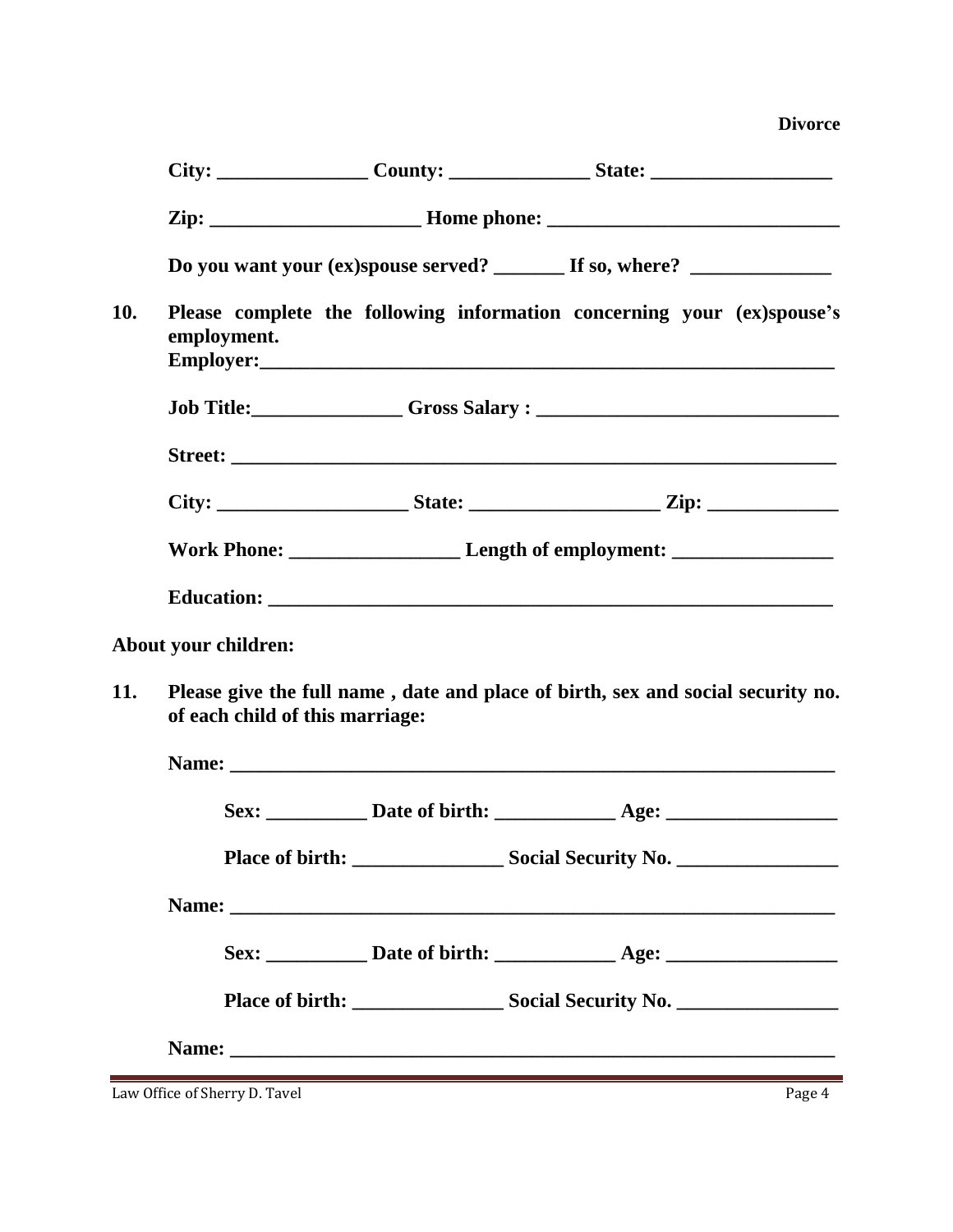|     |                                            | Name: experience and the contract of the contract of the contract of the contract of the contract of the contract of the contract of the contract of the contract of the contract of the contract of the contract of the contr |                                                   |                                                                                                                                                         |
|-----|--------------------------------------------|--------------------------------------------------------------------------------------------------------------------------------------------------------------------------------------------------------------------------------|---------------------------------------------------|---------------------------------------------------------------------------------------------------------------------------------------------------------|
|     |                                            |                                                                                                                                                                                                                                |                                                   |                                                                                                                                                         |
|     |                                            |                                                                                                                                                                                                                                |                                                   |                                                                                                                                                         |
| 12. |                                            |                                                                                                                                                                                                                                |                                                   | Will there be a dispute over the children? __________ If not, with whom will<br>custody be? _______________ Where and with whom are the children living |
|     | <b>About your marriage and separation:</b> |                                                                                                                                                                                                                                |                                                   |                                                                                                                                                         |
| 13. |                                            | Please give the date & place of your marriage                                                                                                                                                                                  |                                                   |                                                                                                                                                         |
|     |                                            |                                                                                                                                                                                                                                |                                                   |                                                                                                                                                         |
|     |                                            |                                                                                                                                                                                                                                |                                                   | Are you separated from your (ex)spouse? _________ If so, please state date                                                                              |
| 14. |                                            |                                                                                                                                                                                                                                |                                                   | Have you seen a marriage counselor? __________ If so, please state name:                                                                                |
|     | atheist?                                   |                                                                                                                                                                                                                                |                                                   |                                                                                                                                                         |
| 15. |                                            | Check as appropriate if your marital difficulties involve any of the following:                                                                                                                                                |                                                   |                                                                                                                                                         |
|     | Drugs/alcohol<br>incompatibility           | ______ financial dispute ________ physical violence _________________ living apart                                                                                                                                             | _______ sexual disappointment ________ infidelity |                                                                                                                                                         |

## **16. How long have you lived in Texas?\_\_\_\_\_\_\_\_\_\_\_\_\_\_\_\_\_\_\_\_\_\_\_\_\_\_\_\_\_\_\_\_\_\_\_\_\_**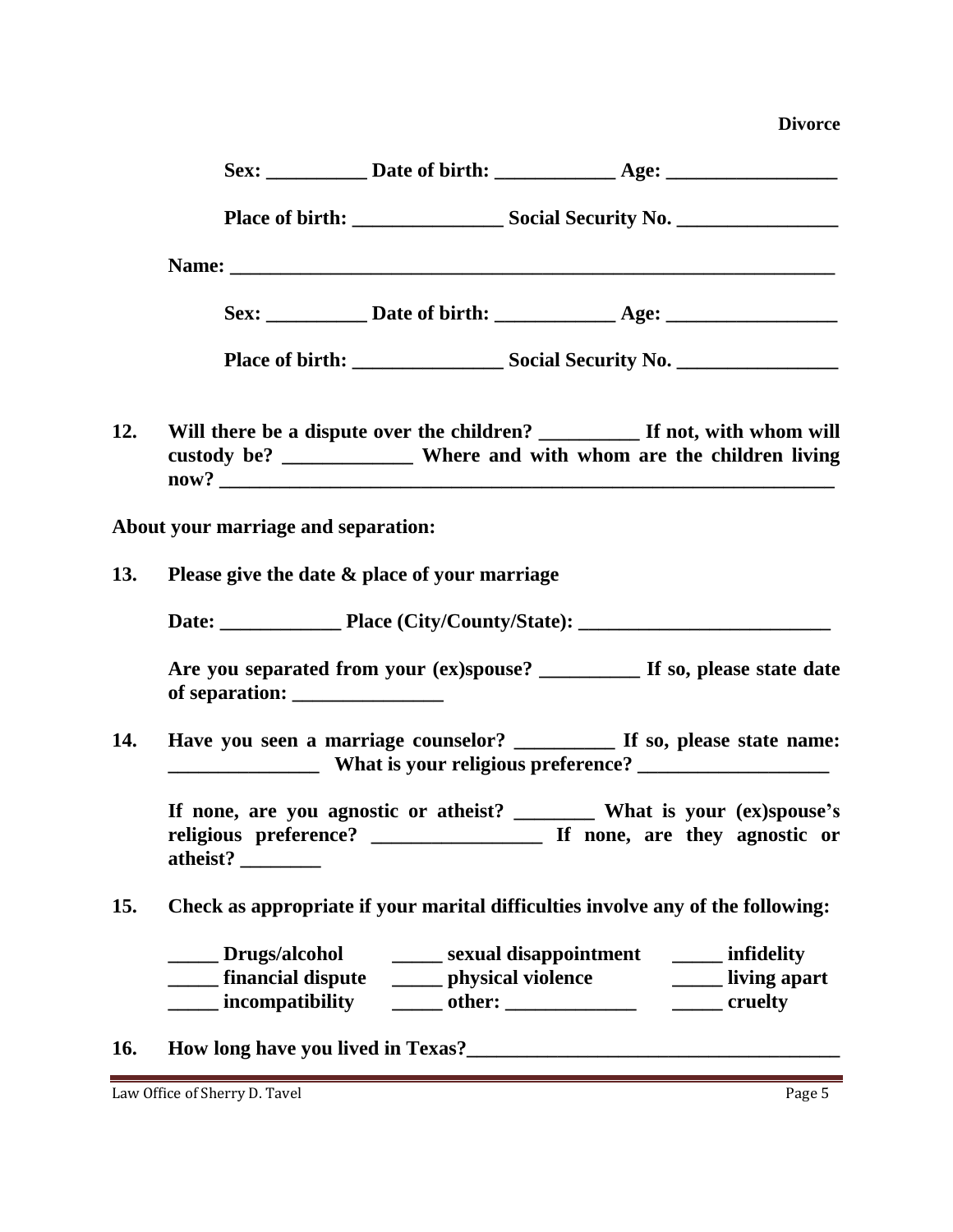| <b>17.</b> |        |  |  |  | Have you or your (ex)spouse ever filed for divorce before?                                                                                                                                                                          |  |
|------------|--------|--|--|--|-------------------------------------------------------------------------------------------------------------------------------------------------------------------------------------------------------------------------------------|--|
| 18.        |        |  |  |  | Does your (ex)spouse have an attorney? _______ Who?                                                                                                                                                                                 |  |
| 19.        |        |  |  |  |                                                                                                                                                                                                                                     |  |
| 20.        |        |  |  |  | How many children do you and your (ex)spouse have:                                                                                                                                                                                  |  |
|            | child. |  |  |  | If any children have not emancipated (graduated high school), please give the<br>full name, date and place of birth, sex, and social security number of each                                                                        |  |
|            |        |  |  |  | Name: <u>Name:</u> 2006. Experimental contract of the contract of the contract of the contract of the contract of the contract of the contract of the contract of the contract of the contract of the contract of the contract of t |  |
|            |        |  |  |  | Sex: _____________ Date of birth: ________________ Age: ________________________                                                                                                                                                    |  |
|            |        |  |  |  |                                                                                                                                                                                                                                     |  |
|            |        |  |  |  |                                                                                                                                                                                                                                     |  |
|            |        |  |  |  |                                                                                                                                                                                                                                     |  |
|            |        |  |  |  |                                                                                                                                                                                                                                     |  |
|            |        |  |  |  |                                                                                                                                                                                                                                     |  |
|            |        |  |  |  | Sex: ______________ Date of birth: ________________ Age: _______________________                                                                                                                                                    |  |
|            |        |  |  |  |                                                                                                                                                                                                                                     |  |
|            |        |  |  |  |                                                                                                                                                                                                                                     |  |
|            |        |  |  |  |                                                                                                                                                                                                                                     |  |
|            |        |  |  |  |                                                                                                                                                                                                                                     |  |

Law Office of Sherry D. Tavel **Page 6** Page 6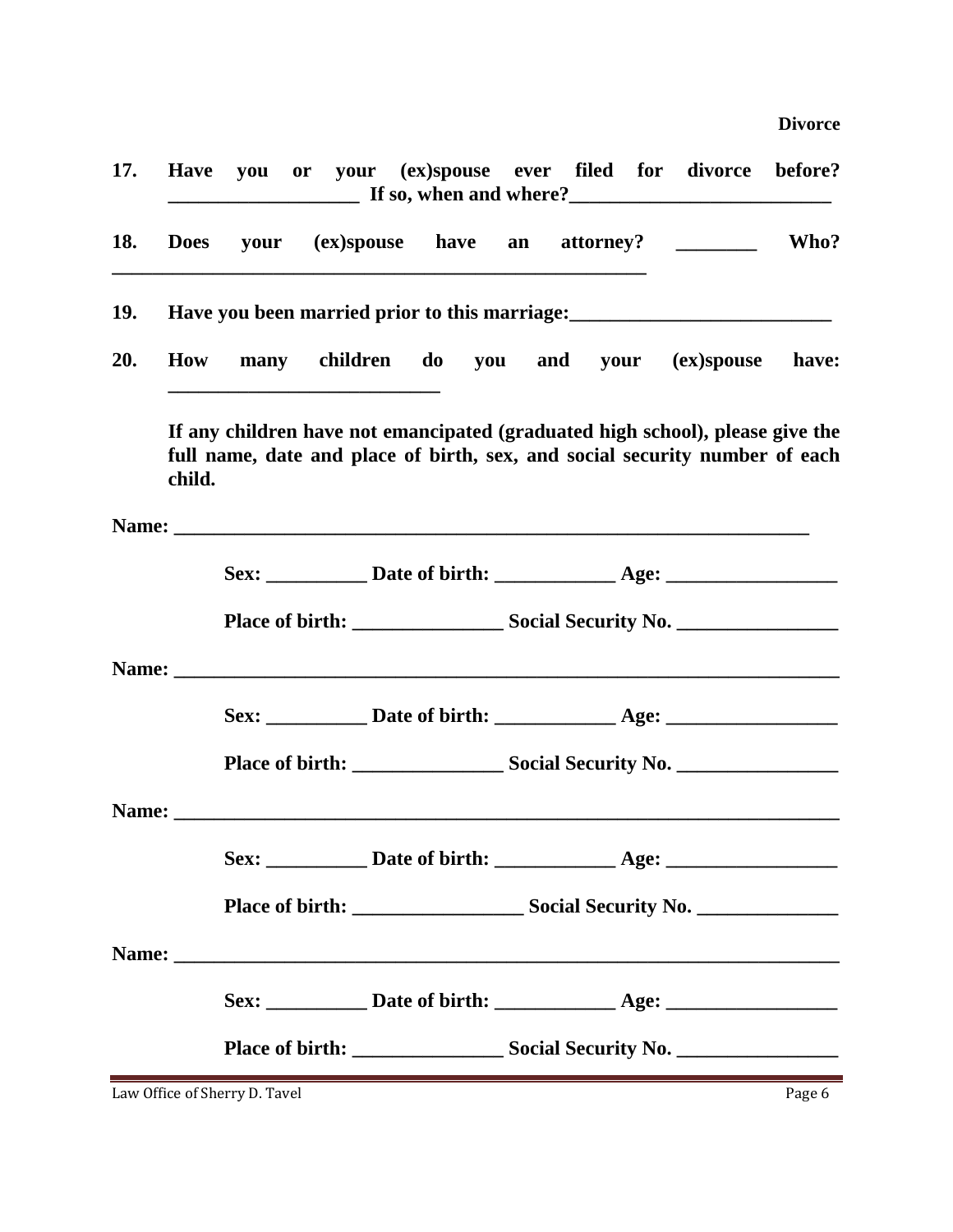|  | <b>Divorce</b> |
|--|----------------|
|  |                |

| 21. |                       |                                                     |  |  |  |  |  |
|-----|-----------------------|-----------------------------------------------------|--|--|--|--|--|
| 22. |                       |                                                     |  |  |  |  |  |
|     | <b>Real Property:</b> |                                                     |  |  |  |  |  |
| 23. |                       | Please state the following about any real property: |  |  |  |  |  |
|     |                       |                                                     |  |  |  |  |  |
|     |                       |                                                     |  |  |  |  |  |
|     |                       |                                                     |  |  |  |  |  |
|     |                       | d. Year bought:                                     |  |  |  |  |  |
|     |                       |                                                     |  |  |  |  |  |
|     |                       | f. Monthly payments: $\frac{1}{2}$                  |  |  |  |  |  |
|     |                       |                                                     |  |  |  |  |  |
|     |                       |                                                     |  |  |  |  |  |
|     |                       |                                                     |  |  |  |  |  |
|     |                       |                                                     |  |  |  |  |  |
|     |                       | e. Mortgage balance: \$                             |  |  |  |  |  |
|     |                       | f. Monthly payments: $\frac{1}{2}$                  |  |  |  |  |  |
|     |                       |                                                     |  |  |  |  |  |
|     |                       |                                                     |  |  |  |  |  |
|     |                       |                                                     |  |  |  |  |  |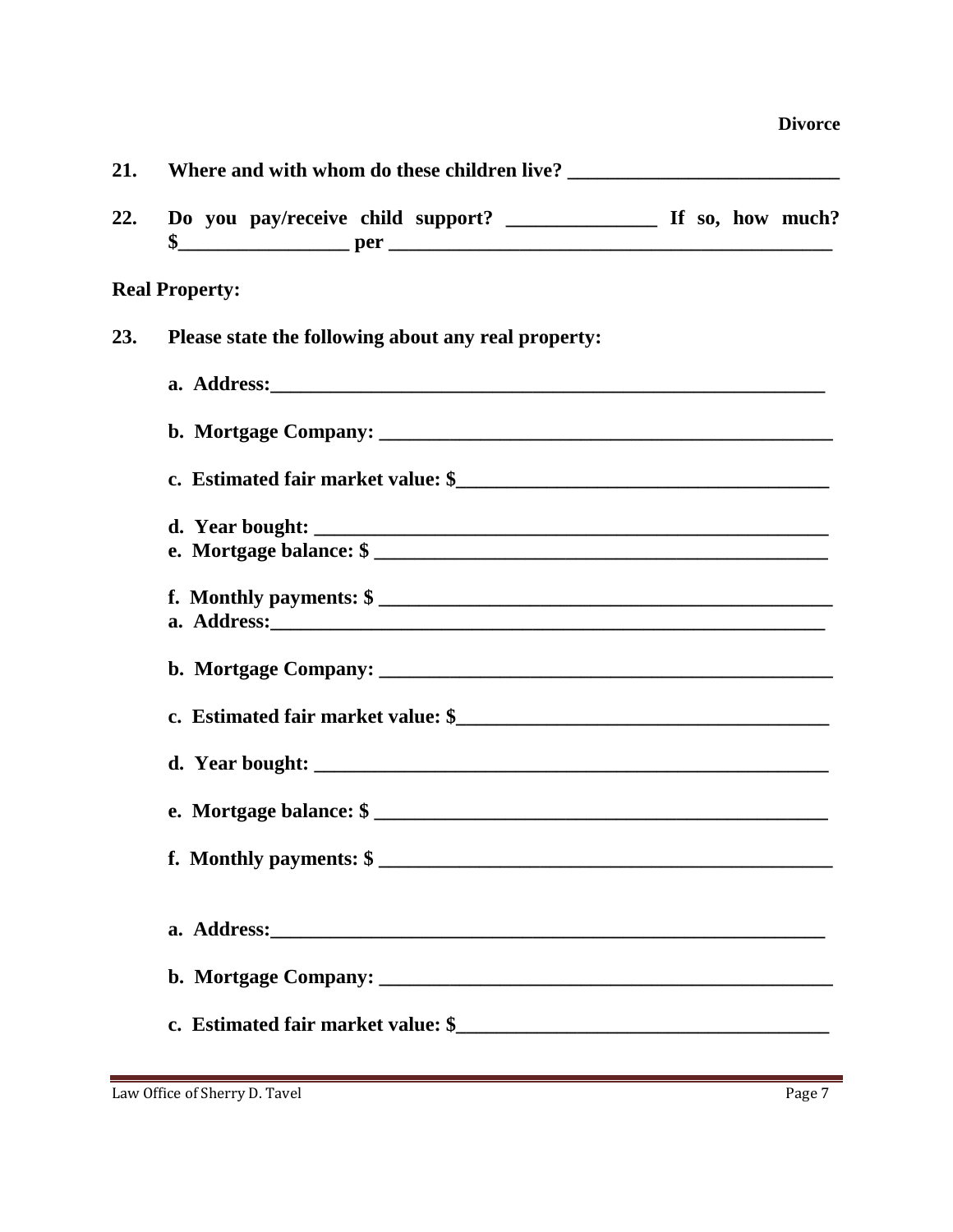|     |                                                              | <b>Divorce</b> |
|-----|--------------------------------------------------------------|----------------|
|     |                                                              |                |
|     |                                                              |                |
|     |                                                              |                |
|     | <b>Motor Vehicles, Boats, Airplanes, Cycles or Trailers:</b> |                |
| 24. |                                                              |                |
|     |                                                              |                |
|     | $c_{\bullet}$                                                |                |
|     |                                                              |                |
|     |                                                              |                |
|     |                                                              |                |
|     |                                                              |                |
|     | b.                                                           |                |
|     | $\mathbf{c}$ .                                               |                |
|     |                                                              |                |
|     | $\mathbf{b}$ .                                               |                |
|     | $\mathbf{c}$ .                                               |                |
|     |                                                              |                |
|     | $\mathbf{b}$ .                                               |                |

Law Office of Sherry D. Tavel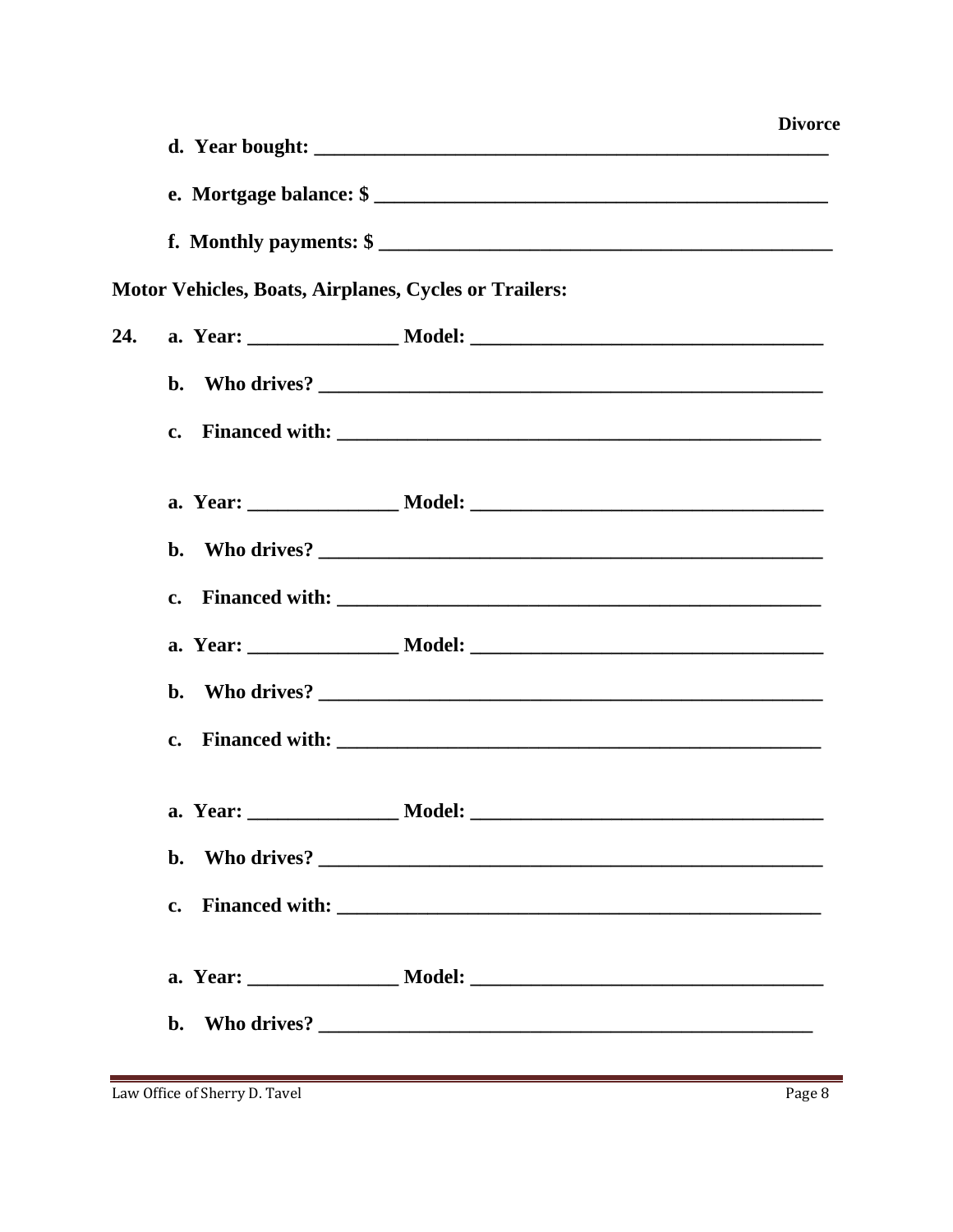| Financed with: |  |
|----------------|--|
|                |  |

### Bank Accounts, Savings, CD's, Credit Union, Savings Bonds:

| 25.                    |    |  |
|------------------------|----|--|
|                        |    |  |
|                        |    |  |
|                        |    |  |
|                        |    |  |
|                        |    |  |
|                        |    |  |
|                        |    |  |
|                        |    |  |
|                        |    |  |
|                        |    |  |
|                        |    |  |
| <b>Life Insurance:</b> |    |  |
| 26.                    | a. |  |
|                        |    |  |
|                        |    |  |
|                        | a. |  |
|                        | b. |  |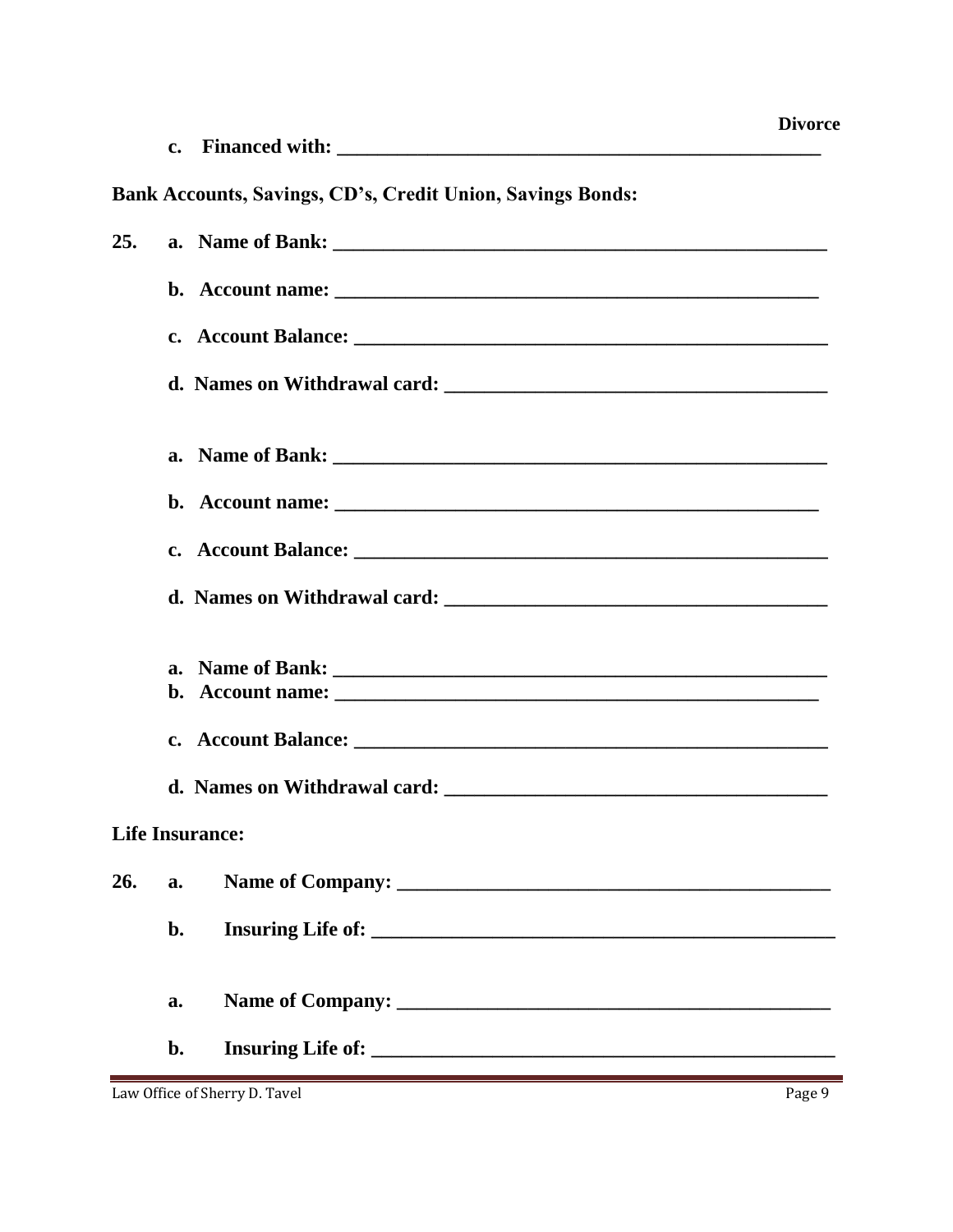|            | a.                                                                                                                                                       |
|------------|----------------------------------------------------------------------------------------------------------------------------------------------------------|
|            | $b$ .                                                                                                                                                    |
|            | <b>Stocks, Mutual Funds:</b>                                                                                                                             |
| 27.        |                                                                                                                                                          |
|            |                                                                                                                                                          |
|            |                                                                                                                                                          |
|            |                                                                                                                                                          |
|            |                                                                                                                                                          |
|            |                                                                                                                                                          |
|            | <b>Retirement, Pensions, Other Company Benefits:</b>                                                                                                     |
| 28.        | Do you participate in any retirement plan? ______________ Does your (ex)spouse<br>participate in any plan? ___________                                   |
| 29.        | much do you have in the company savings plan? \$                                                                                                         |
| 30.        | Does your (ex)spouse participate in any company savings plan? ____________ if<br>so, how much does your (ex)spouse have in that company savings plan? \$ |
| 31.        | Does anyone owe you or your (ex)spouse any money? ____________ if so, how<br>Owed by whom?                                                               |
| <b>32.</b> |                                                                                                                                                          |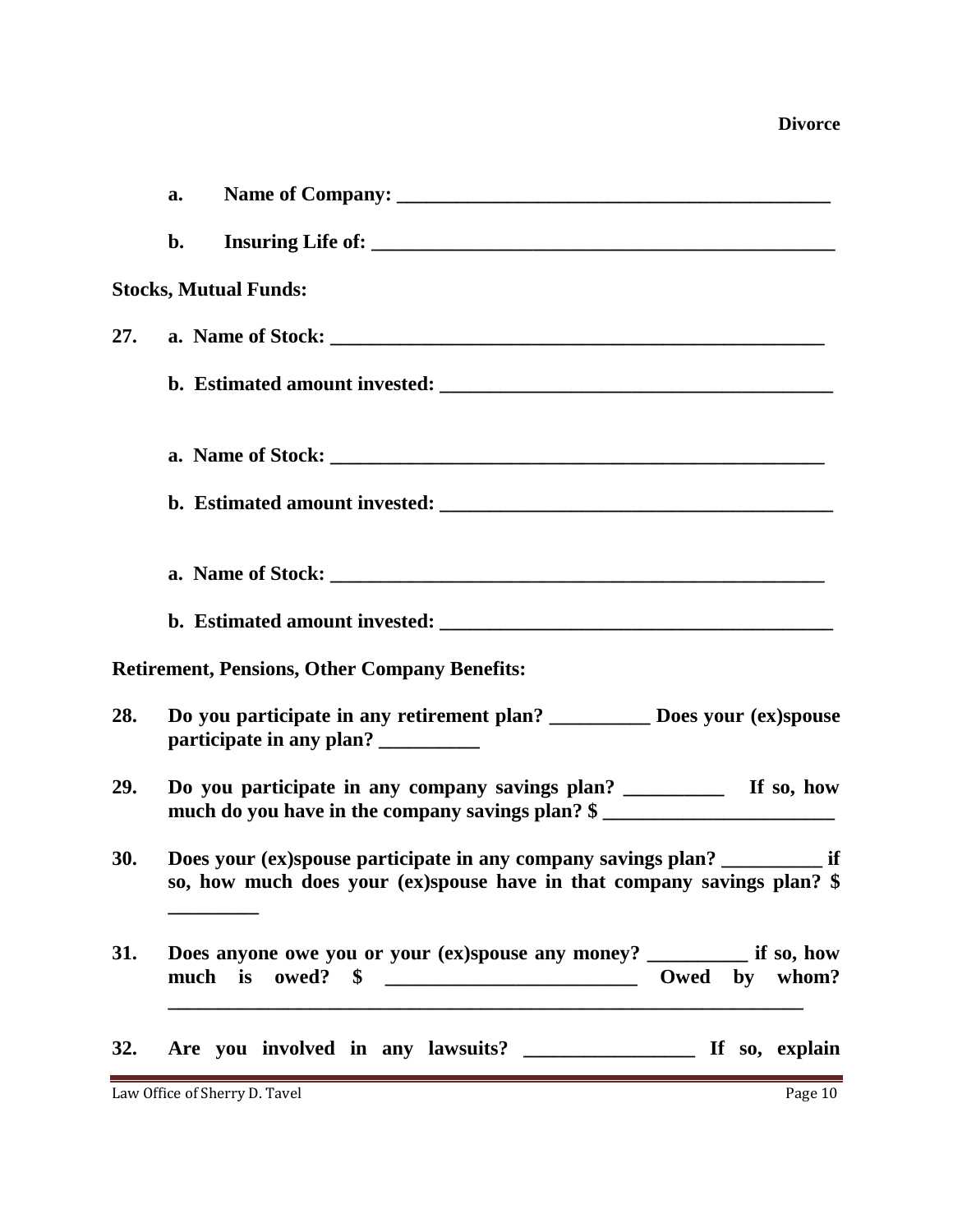| <b>33.</b> | Do you own any livestock or mineral interests?      |               |
|------------|-----------------------------------------------------|---------------|
| <b>34.</b> | Do you belong to any clubs with an equity interest? | if so, where? |

**\_\_\_\_\_\_\_\_\_\_\_\_\_\_\_\_\_\_\_\_\_\_\_\_\_\_\_\_\_\_\_\_\_\_\_\_\_\_\_\_\_\_\_\_\_\_\_\_\_\_\_\_\_\_\_\_\_\_\_\_\_\_\_\_\_\_**

#### **Debts: (Other than house and/or automobiles)**

| a.         | \$<br><u> 1989 - Johann Harry Harry Harry Harry Harry Harry Harry Harry Harry Harry Harry Harry Harry Harry Harry Harry</u>                                                                                                                                                                                                                                                                             |
|------------|---------------------------------------------------------------------------------------------------------------------------------------------------------------------------------------------------------------------------------------------------------------------------------------------------------------------------------------------------------------------------------------------------------|
| b.         | $\sim$                                                                                                                                                                                                                                                                                                                                                                                                  |
| c.         | $\sim$                                                                                                                                                                                                                                                                                                                                                                                                  |
| d.         | $\frac{\frac{1}{2} + \frac{1}{2} + \frac{1}{2} + \frac{1}{2} + \frac{1}{2} + \frac{1}{2} + \frac{1}{2} + \frac{1}{2} + \frac{1}{2} + \frac{1}{2} + \frac{1}{2} + \frac{1}{2} + \frac{1}{2} + \frac{1}{2} + \frac{1}{2} + \frac{1}{2} + \frac{1}{2} + \frac{1}{2} + \frac{1}{2} + \frac{1}{2} + \frac{1}{2} + \frac{1}{2} + \frac{1}{2} + \frac{1}{2} + \frac{1}{2} + \frac{1}{2} + \frac{1}{2} + \frac$ |
| e.         | $\frac{\frac{1}{2} + \frac{1}{2} + \frac{1}{2} + \frac{1}{2} + \frac{1}{2} + \frac{1}{2} + \frac{1}{2} + \frac{1}{2} + \frac{1}{2} + \frac{1}{2} + \frac{1}{2} + \frac{1}{2} + \frac{1}{2} + \frac{1}{2} + \frac{1}{2} + \frac{1}{2} + \frac{1}{2} + \frac{1}{2} + \frac{1}{2} + \frac{1}{2} + \frac{1}{2} + \frac{1}{2} + \frac{1}{2} + \frac{1}{2} + \frac{1}{2} + \frac{1}{2} + \frac{1}{2} + \frac$ |
|            | <b>Income Tax:</b>                                                                                                                                                                                                                                                                                                                                                                                      |
| 35.        |                                                                                                                                                                                                                                                                                                                                                                                                         |
| 36.        |                                                                                                                                                                                                                                                                                                                                                                                                         |
| 37.        | Refund received? ___________ if so, how much \$___________________________________                                                                                                                                                                                                                                                                                                                      |
|            | <b>Separate Property:</b>                                                                                                                                                                                                                                                                                                                                                                               |
| <b>38.</b> | Do you own any separate property (property owned before marriage or<br>property received during marriage by gift or inheritance) ?                                                                                                                                                                                                                                                                      |
|            |                                                                                                                                                                                                                                                                                                                                                                                                         |
| 39.        | Does your (ex)spouse own any separate property?                                                                                                                                                                                                                                                                                                                                                         |

#### **If so, detail the separate property: \_\_\_\_\_\_\_\_\_\_\_\_\_\_\_\_\_\_\_\_\_\_\_\_\_\_\_\_\_\_\_\_\_\_\_\_\_\_\_\_\_**

Law Office of Sherry D. Tavel Page 11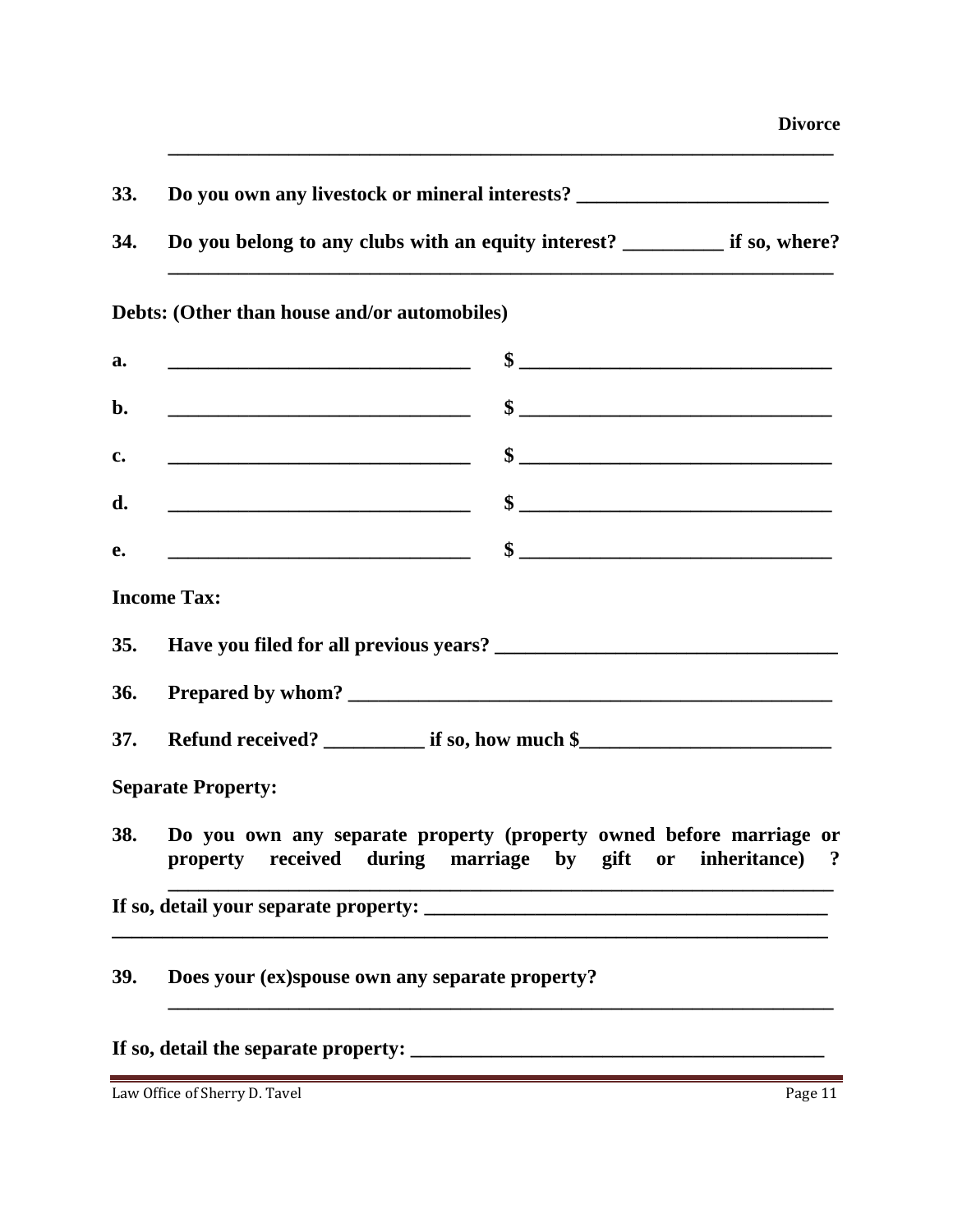#### *Skeletons in the Closet" and sensitive Topics:*

**\_\_\_\_\_\_\_\_\_\_\_\_\_\_\_\_\_\_\_\_\_\_\_\_\_\_\_\_\_\_\_\_\_\_\_\_\_\_\_\_\_\_\_\_\_\_\_\_\_\_\_\_\_\_\_\_\_\_\_\_\_\_\_\_\_\_\_\_\_\_\_\_**

**IT IS IMPERATIVE THAT YOU BE OPEN AND HONEST IN ANSWERING THE FOLLOWING QUESTIONS. ANY DISCUSSION RELATING TO ANY OF THESE TOPICS BETWEEN YOU AND YOUR ATTORNEY WILL BE PROTECTED BY THE ATTORNEY-CLIENT PRIVILEGE. IF YOU FAIL TO BE HONEST IN ANSWERING THESE QUESTIONS, I COULD BE ABSOLUTELY DISASTROUS TO YOUR CASE.**

**If an answer to one of the questions below is "yes", please describe the situation in detail. Will anyone allege that you or your (ex)spouse or ex- (ex)spouse has done any of the following (use the back of this page if necessary):**

|             |                                                                          | You | Your<br>(ex)spouse<br>$(Or ex-$ |
|-------------|--------------------------------------------------------------------------|-----|---------------------------------|
| (ex)spouse) |                                                                          |     |                                 |
| 1.          | <b>Committed a crime?</b>                                                |     |                                 |
| 2.          | <b>Been arrested?</b>                                                    |     |                                 |
| 3.          | Been in jail or prison?                                                  |     |                                 |
| 4.<br>5.    | <b>Used illegal drugs?</b><br>Been hospitalized for using illegal drugs? |     |                                 |
| 6.          | <b>Abused alcohol?</b>                                                   |     |                                 |
| 7.          | <b>Been hospitalized for abusing</b><br>prescription drugs?              |     |                                 |
| 8.          | <b>Abused prescription drugs?</b>                                        |     |                                 |
| 9.          | Been hospitalized for abusing alcohol?                                   |     |                                 |

Law Office of Sherry D. Tavel **Page 12**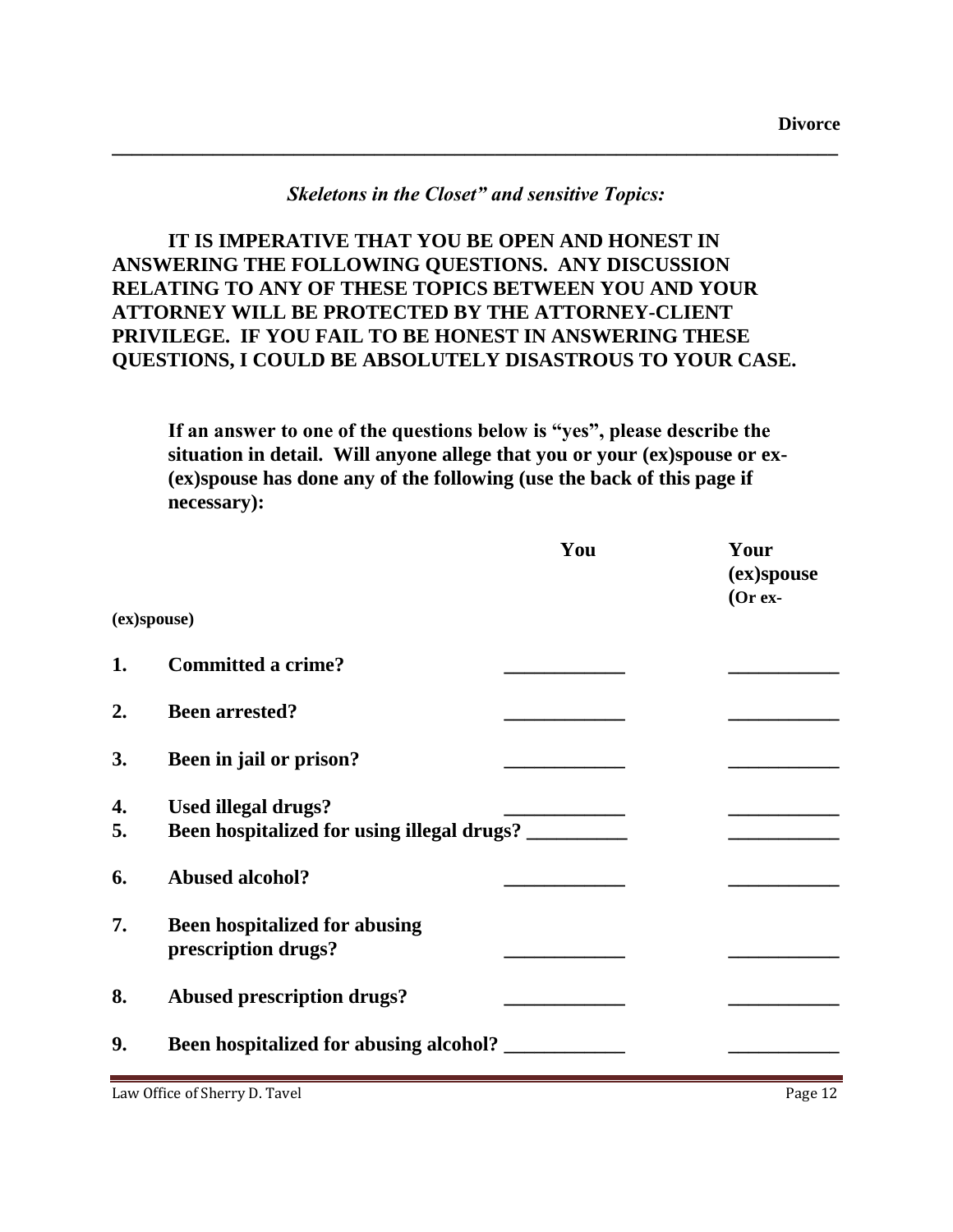| 10. | Been arrested for or convicted of driving<br>while under the influence of alcohol?<br>(Drunk driving, DWI)                                   |
|-----|----------------------------------------------------------------------------------------------------------------------------------------------|
| 11. | <b>Engaged in gambling activities</b><br>(Legal or illegal)?                                                                                 |
| 12. | <b>Engaged in other illegal activities?</b>                                                                                                  |
| 13. | <b>Attempted suicide?</b>                                                                                                                    |
| 14. | Been hospitalized for an emotional<br>or psychiatric disorder?                                                                               |
| 15. | <b>Suffered from or received treatment</b><br>for an emotional or psychiatric condition?                                                     |
| 16. | Abused own (ex)spouse?                                                                                                                       |
| 17. | Been accused of child abuse?                                                                                                                 |
| 18. | Had a sexual relationship during the<br>marriage with someone other than your<br>(ex)spouse?                                                 |
| 19. | Had a sexual relationship (during or not during the marriage)<br>with someone other than own (ex)spouse of which the children<br>were aware? |
|     | If so, describe the children's reaction to the relationship and the children's<br>feelings about the person(s) involved in the relationship. |
| 20. | Had a homosexual/bisexual relationship? __                                                                                                   |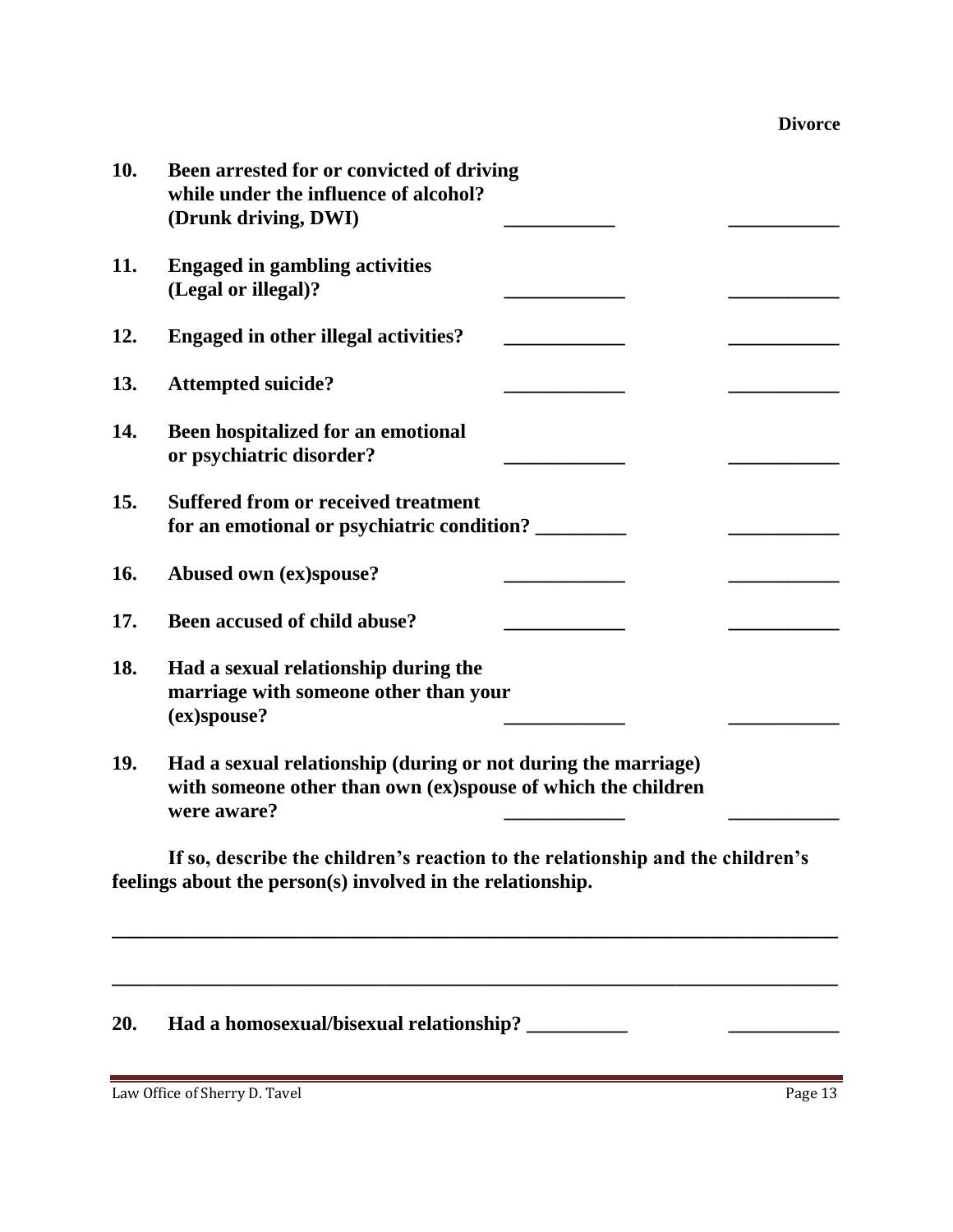| 21. | <b>Engaged in unusual sexual practices?</b>                                                                                                                                                                    | <b>Divorce</b> |  |  |
|-----|----------------------------------------------------------------------------------------------------------------------------------------------------------------------------------------------------------------|----------------|--|--|
| 22. | Had a pregnancy outside of marriage? ____________                                                                                                                                                              |                |  |  |
| 23. | Had a sexually transmitted disease?                                                                                                                                                                            |                |  |  |
| 24. | <b>Drunk to excess?</b>                                                                                                                                                                                        |                |  |  |
|     | If so, what and how often?                                                                                                                                                                                     |                |  |  |
| 25. | Other?                                                                                                                                                                                                         |                |  |  |
| 26. | If you or your (ex)spouse has a relationship with a persons whom the<br>children see frequently and that other person would answer "Yes" to one or<br>more of the preceding questions, describe the situation: |                |  |  |
| 27. | Do you or your (ex)spouse suffer from any physical disability that would<br>interfere with being able to care for the children?                                                                                |                |  |  |
| 28. | Have you or your (ex)spouse made any photographs or audio or visual<br>recordings of the other party?<br>If so, describe the content:                                                                          |                |  |  |
| 29. | Do any of your children suffer from any physical disability that would be<br>grounds for additional and/or extended child support?                                                                             |                |  |  |
|     | Have you ever had a case with the Texas Attorney General?________________________                                                                                                                              |                |  |  |
|     | Also, please call the office of the Attorney General to sign the form to add me as<br>your attorney.                                                                                                           |                |  |  |